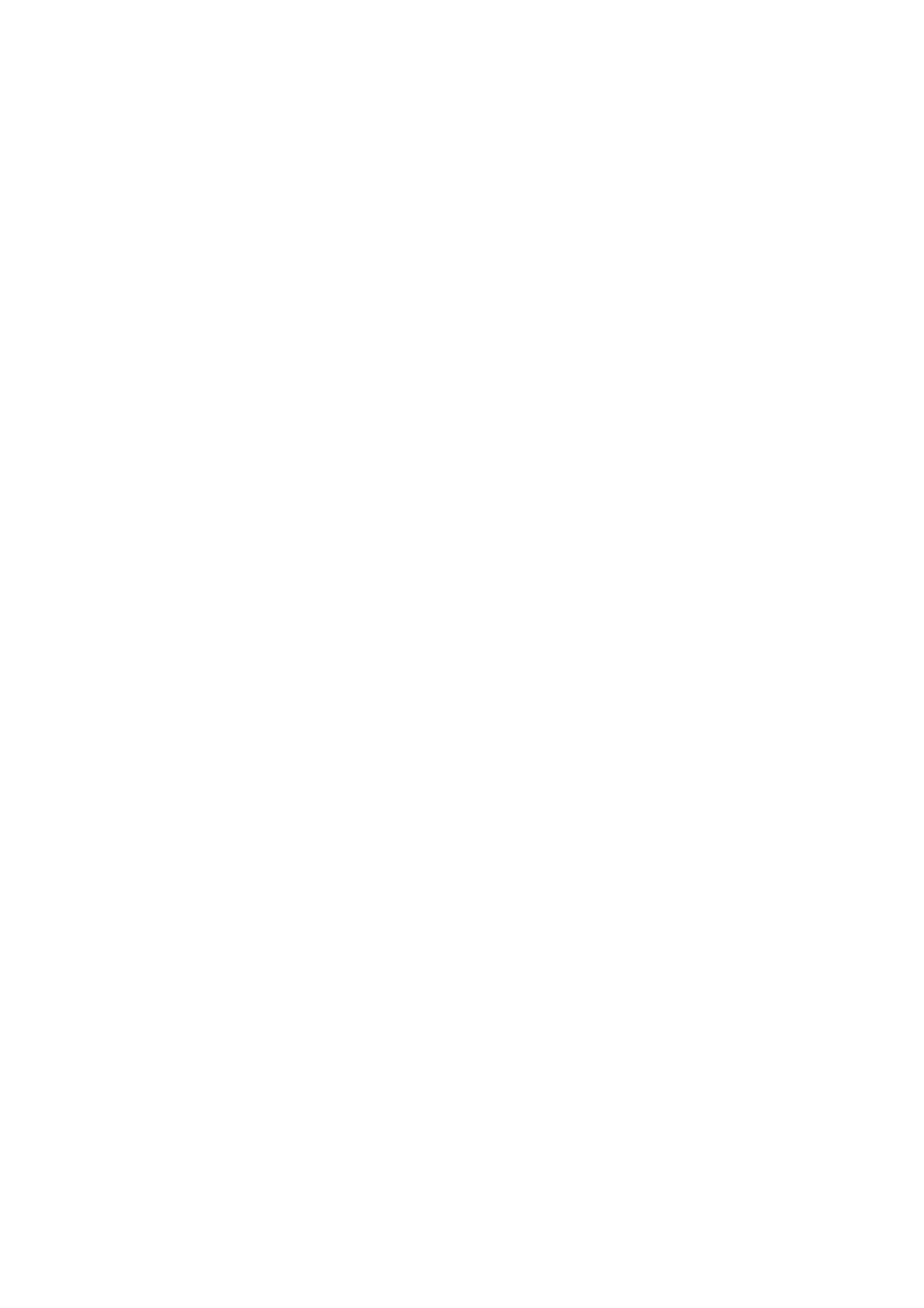Introduced by Mr P J Debnam, MP First print



New South Wales

## **Crimes Amendment (Murder of Police Officers) Bill 2006**

## **Contents**

|    |                                    | Page          |
|----|------------------------------------|---------------|
| 1. | Name of Act                        |               |
| 2. | Commencement                       | 2             |
| 3  | Amendment of Crimes Act 1900 No 40 |               |
| 4  | Repeal of Act                      | $\mathcal{D}$ |
|    | Schedule 1 Amendment               | 3             |

b06-408-33.p01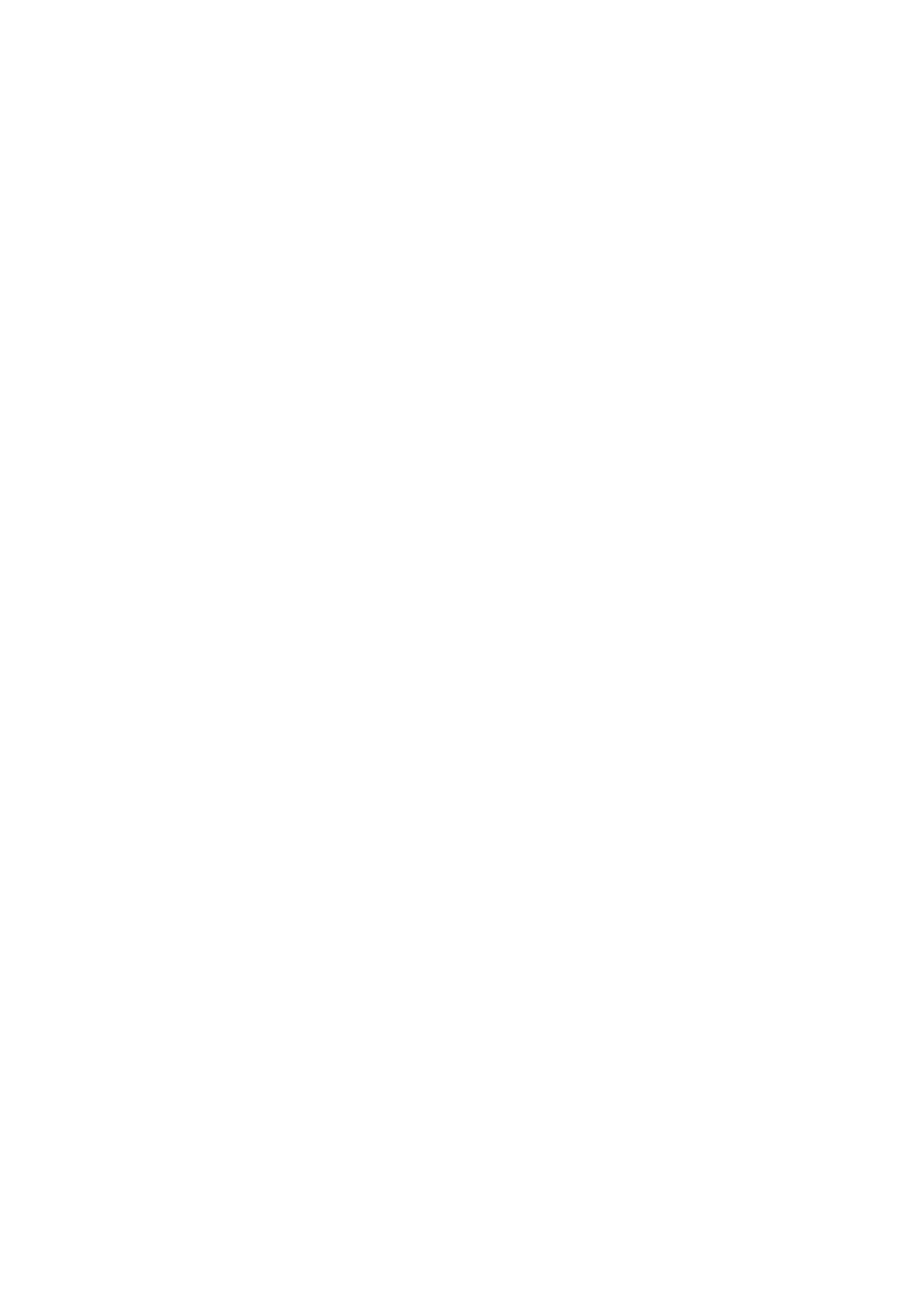

New South Wales

# **Crimes Amendment (Murder of Police Officers) Bill 2006**

No , 2006

#### **A Bill for**

An Act to amend the *Crimes Act 1900* to provide for compulsory life sentences to be imposed for the murder of police officers.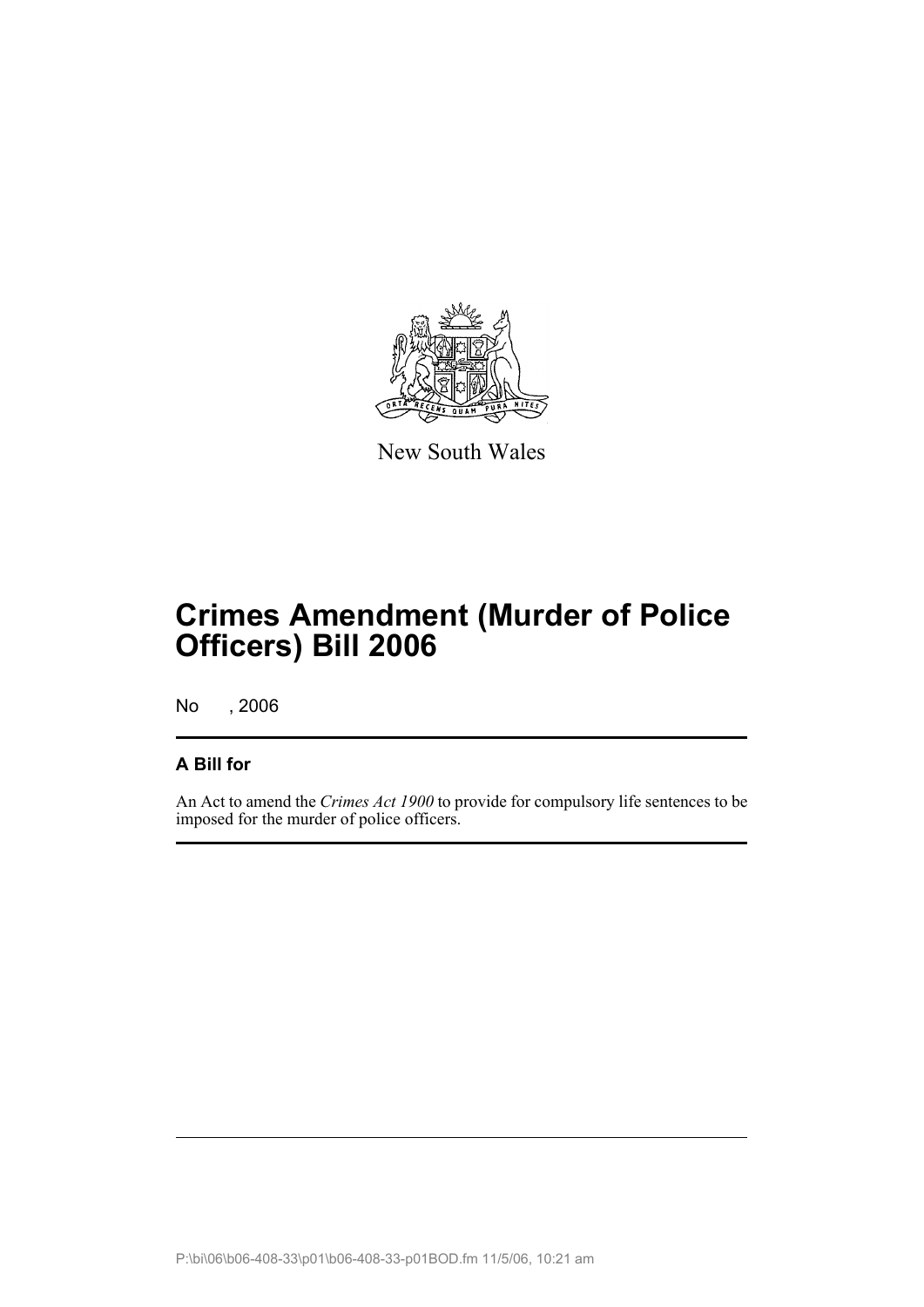<span id="page-5-3"></span><span id="page-5-2"></span><span id="page-5-1"></span><span id="page-5-0"></span>

|              |                      | The Legislature of New South Wales enacts:                                                                                                                | 1                     |
|--------------|----------------------|-----------------------------------------------------------------------------------------------------------------------------------------------------------|-----------------------|
| 1            |                      | Name of Act                                                                                                                                               | 2                     |
|              |                      | This Act is the Crimes Amendment (Murder of Police Officers)<br>Act 2006.                                                                                 | 3<br>$\overline{4}$   |
| $\mathbf{2}$ |                      | <b>Commencement</b>                                                                                                                                       | 5                     |
|              |                      | This Act commences on the date of assent.                                                                                                                 | 6                     |
| 3            |                      | Amendment of Crimes Act 1900 No 40                                                                                                                        | $\overline{7}$        |
|              |                      | The Crimes Act 1900 is amended as set out in Schedule 1.                                                                                                  | 8                     |
| 4            | <b>Repeal of Act</b> |                                                                                                                                                           | 9                     |
|              | (1)                  | This Act is repealed on the day following the day on which this Act<br>commences.                                                                         | 10 <sup>1</sup><br>11 |
|              | (2)                  | The repeal of this Act does not, because of the operation of section 30<br>of the <i>Interpretation Act 1987</i> , affect any amendment made by this Act. | 12<br>13              |
|              |                      |                                                                                                                                                           |                       |